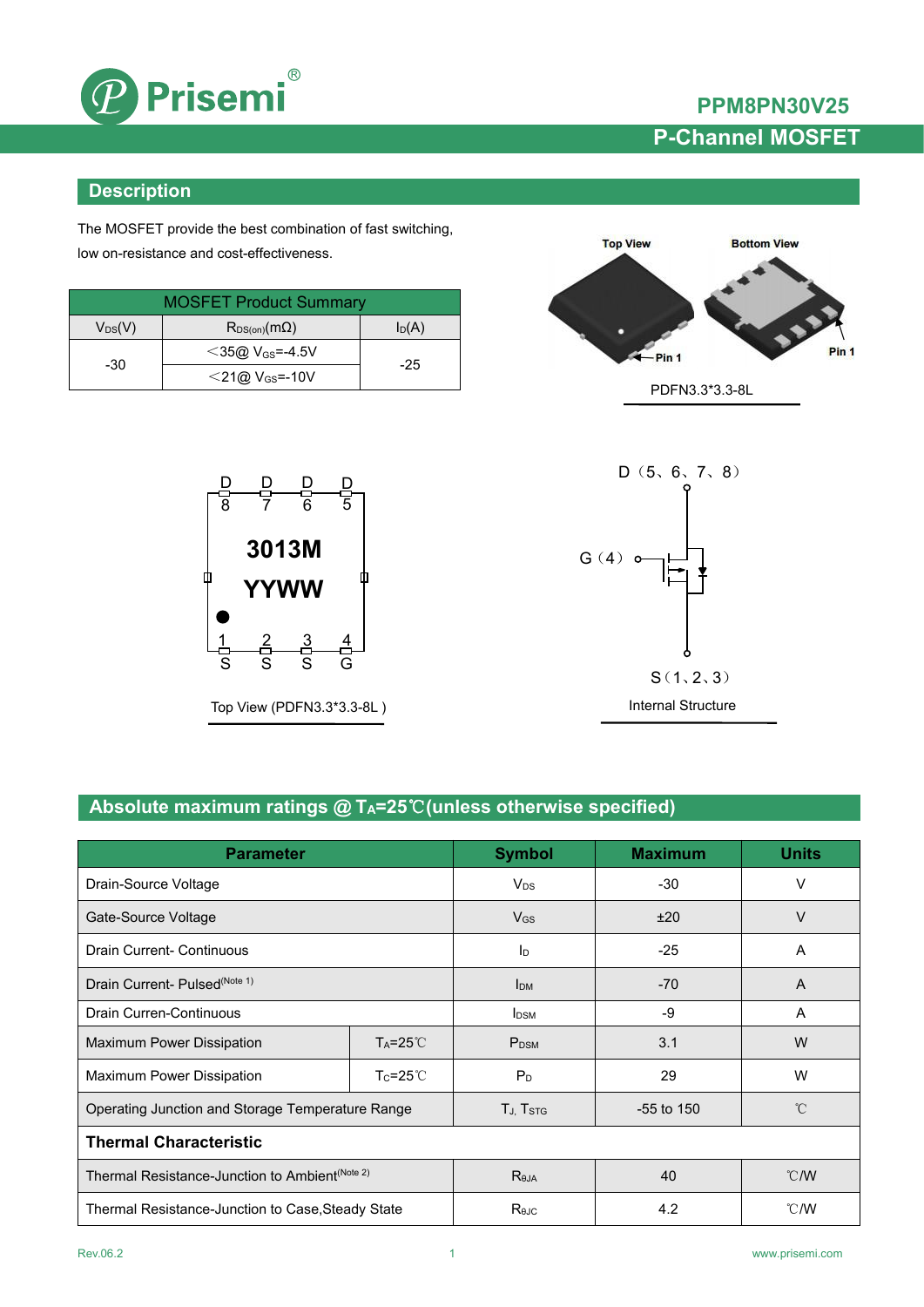## **P-Channel MOSFET PPM8PN30V25**

## **Electrical characteristics per line @25**℃**(unless otherwise specified)**

| <b>Parameter</b>                          | <b>Symbol</b>                                                   | <b>Conditions</b>                               | Min.                     | Typ.                     | Max.           | <b>Units</b> |
|-------------------------------------------|-----------------------------------------------------------------|-------------------------------------------------|--------------------------|--------------------------|----------------|--------------|
| <b>Off Characteristics</b>                |                                                                 |                                                 |                          |                          |                |              |
| Drain-Source Breakdown Voltage            | <b>BV</b> <sub>DSS</sub><br>$V_{GS}$ =0V I <sub>D</sub> =-250µA |                                                 | $-30$                    | $\overline{a}$           |                | $\vee$       |
| Zero Gate Voltage Drain Current           | $I_{DSS}$                                                       | $V_{DS} = -30V$ , $V_{GS} = 0V$                 | $\overline{\phantom{a}}$ |                          | $-1$           | μA           |
| Gate-Body Leakage Current                 | $V_{GS}$ = $\pm$ 20V,V <sub>DS</sub> =0V<br>$I_{GSS}$           |                                                 | $\blacksquare$           | $\overline{\phantom{0}}$ | ±100           | nA           |
| On Characteristics(Note 3)                |                                                                 |                                                 |                          |                          |                |              |
| Gate Threshold Voltage                    | $V_{GS(th)}$                                                    | $V_{DS} = V_{GS}$ , I <sub>D</sub> =-250µA      | $-1$                     | $-1.6$                   | $-2.5$         | V            |
|                                           |                                                                 | $V_{GS}$ =-10V, $I_{D}$ =-7A                    | $\overline{a}$           | 17.5                     | 21             | $m\Omega$    |
| Drain-Source On-State Resistance          | $R_{DS(ON)}$                                                    | $V_{GS} = -4.5V$ , $I_D = -6A$                  |                          | 26                       | 35             | $m\Omega$    |
| Forward Transconductance                  | <b>g</b> <sub>FS</sub>                                          | $V_{DS} = -10V I_D = -10A$                      | 20                       | $\overline{a}$           | $\overline{a}$ | $\mathbf S$  |
| Dynamic Characteristics (Note 4)          |                                                                 |                                                 |                          |                          |                |              |
| Input Capacitance                         | $C_{\text{lss}}$                                                |                                                 | $\overline{a}$           | 1040                     | $\overline{a}$ | PF           |
| Output Capacitance                        | $C_{\rm oss}$                                                   | $V_{DS} = -15V$ , $V_{GS} = 0V$ ,<br>$F=1.0MHz$ | $\overline{a}$           | 180                      |                | PF           |
| Reverse Transfer Capacitance              | C <sub>rss</sub>                                                |                                                 | $\overline{a}$           | 125                      | $\overline{a}$ | PF           |
| <b>Switching Characteristics(Note 4)</b>  |                                                                 |                                                 |                          |                          |                |              |
| Turn-on Delay Time                        | $t_{d(on)}$                                                     |                                                 | $\overline{a}$           | 10                       | $\overline{a}$ | nS           |
| Turn-on Rise Time                         | $t_{r}$                                                         | $V_{DD}$ =-15V, ID=-10A,                        | $\overline{a}$           | 5.5                      |                | nS           |
| Turn-Off Delay Time                       | $t_{d(\text{off})}$                                             | $V_{GS}$ =-10V, R <sub>GEN</sub> =1 $\Omega$    | $\blacksquare$           | 26                       | $\overline{a}$ | nS           |
| <b>Turn-Off Fall Time</b>                 | t                                                               |                                                 | $\overline{a}$           | 9                        | $\overline{a}$ | nS           |
| <b>Total Gate Charge</b>                  | Q <sub>g</sub>                                                  |                                                 | $\blacksquare$           | 19                       | $\overline{a}$ | nC           |
| Gate-Source Charge                        | $Q_{gs}$                                                        | $V_{DS} = -15V, I_D = -10A,$                    |                          | 3.6                      |                | nC           |
| Gate-Drain Charge                         | $Q_{gd}$                                                        | $V_{GS} = -10V$                                 | $\overline{\phantom{a}}$ | 4.6                      | $\overline{a}$ | nC           |
| <b>Drain-Source Diode Characteristics</b> |                                                                 |                                                 |                          |                          |                |              |
| Diode Forward Voltage (Note 3)            | $V_{SD}$                                                        | $V$ <sub>GS</sub> =0V,I <sub>S</sub> =-2A       | $-0.4$                   |                          | $-1.0$         | V            |

Notes:

1.Repetitive Rating: Pulse width limited by maximum junction temperature.

2. Surface Mounted on FR4 Board,  $t \leq 10$  sec.

3.Pulse Test: Pulse Width  $\leq 300$ μs, Duty Cycle  $\leq 2\%$ .

4.Guaranteed by design, not subject to production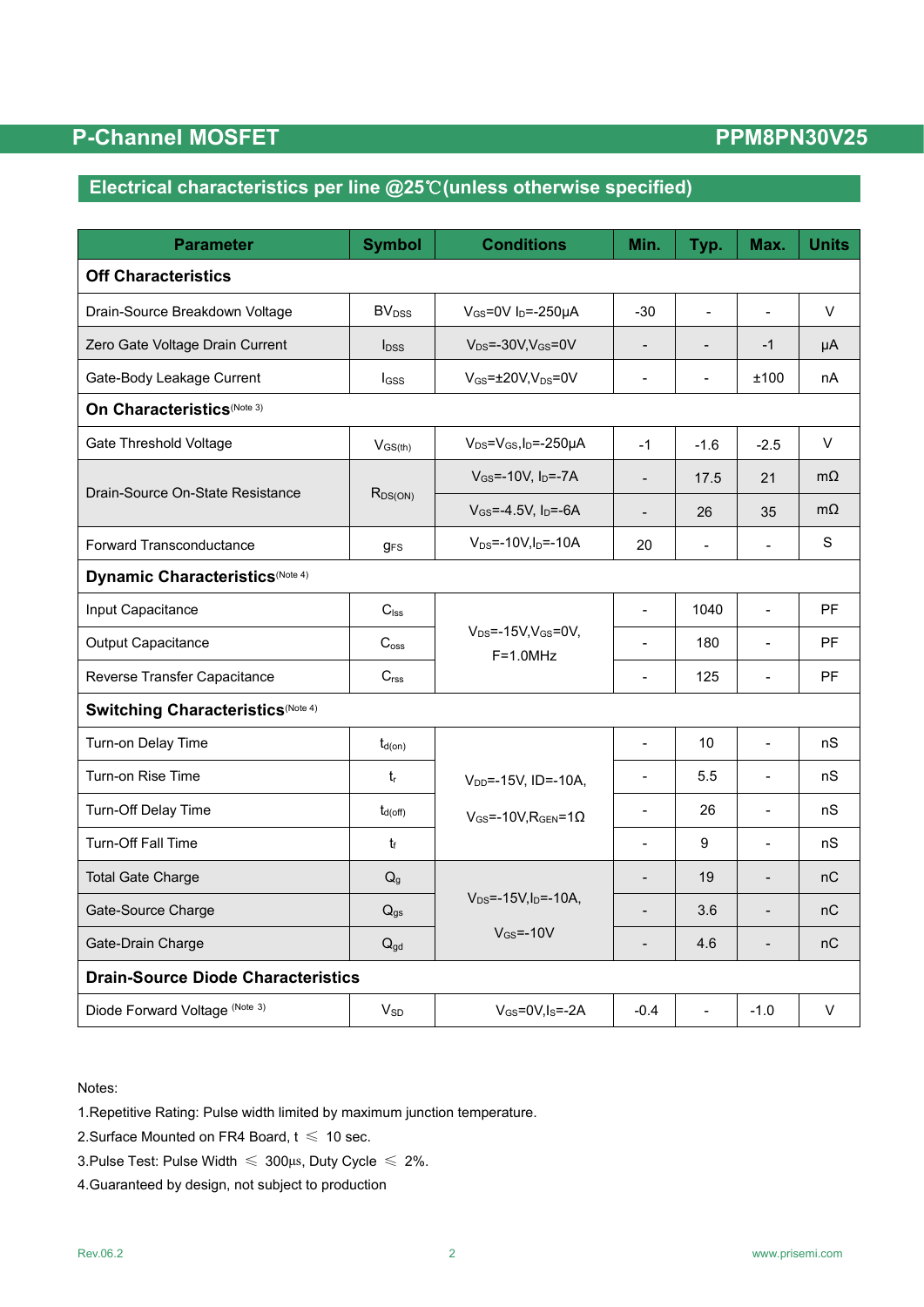# **P-Channel MOSFET PPM8PN30V25**

## **Typical Characteristics**













1.5

 $\sum_{P,D}$  1.5

 $0 \leftarrow$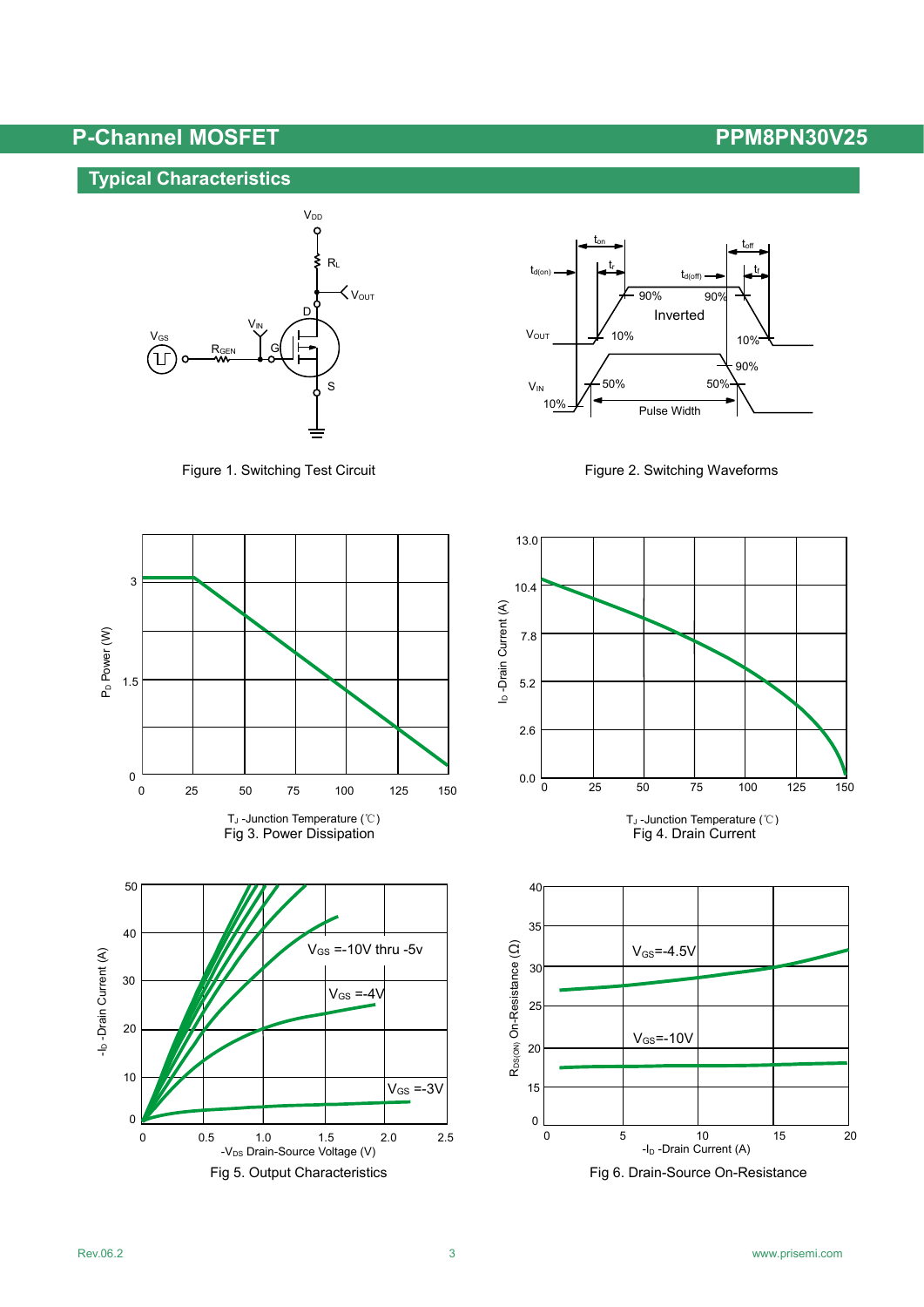## **P-Channel MOSFET PPM8PN30V25**

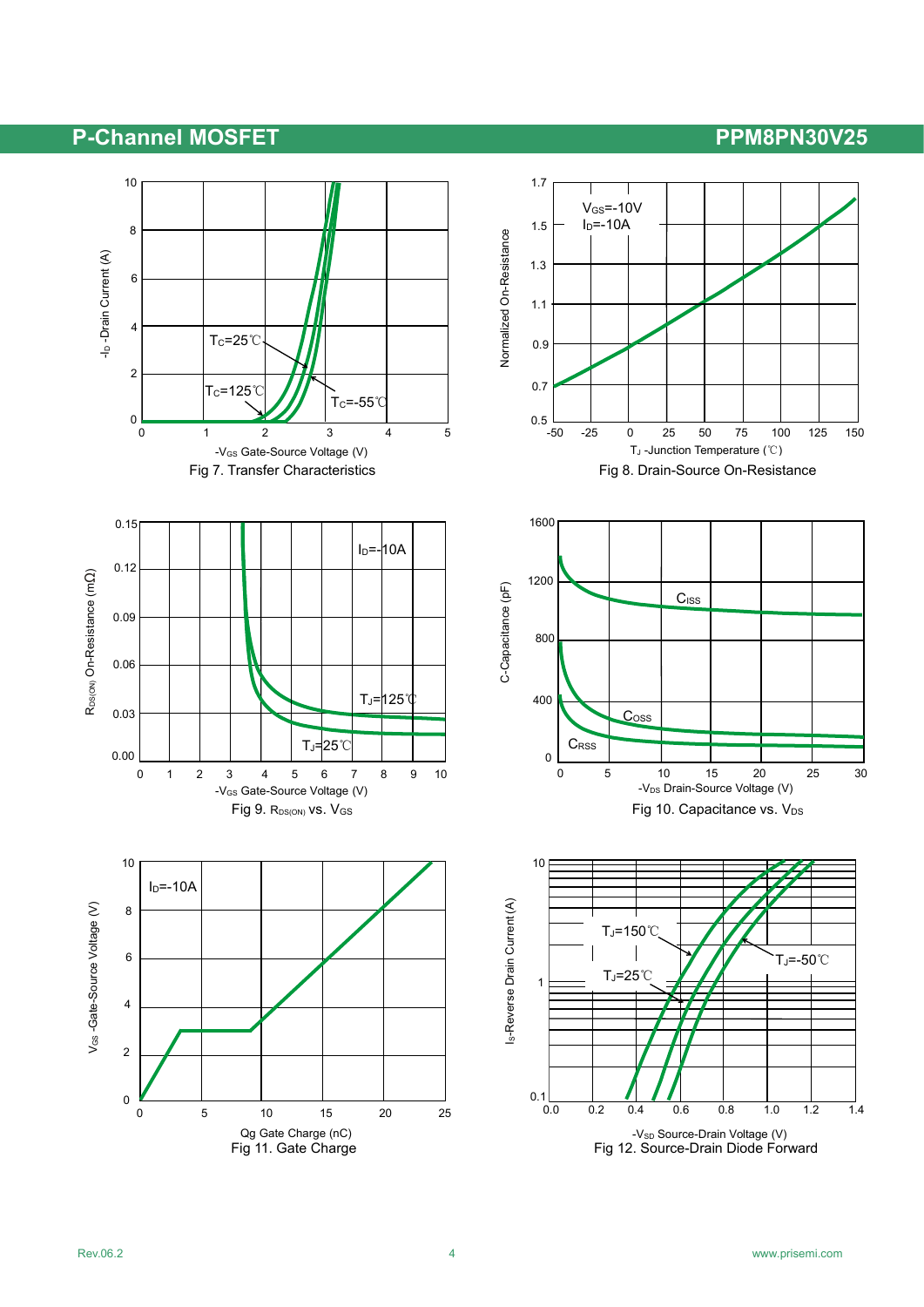## **P-Channel MOSFET P-Channel MOSFET**



Figure 13. Safe Operation Area -V<sub>DS</sub> Drain-Source Voltage: (V)



Figure 14. Normalized Maximum Transient Thermal Impedance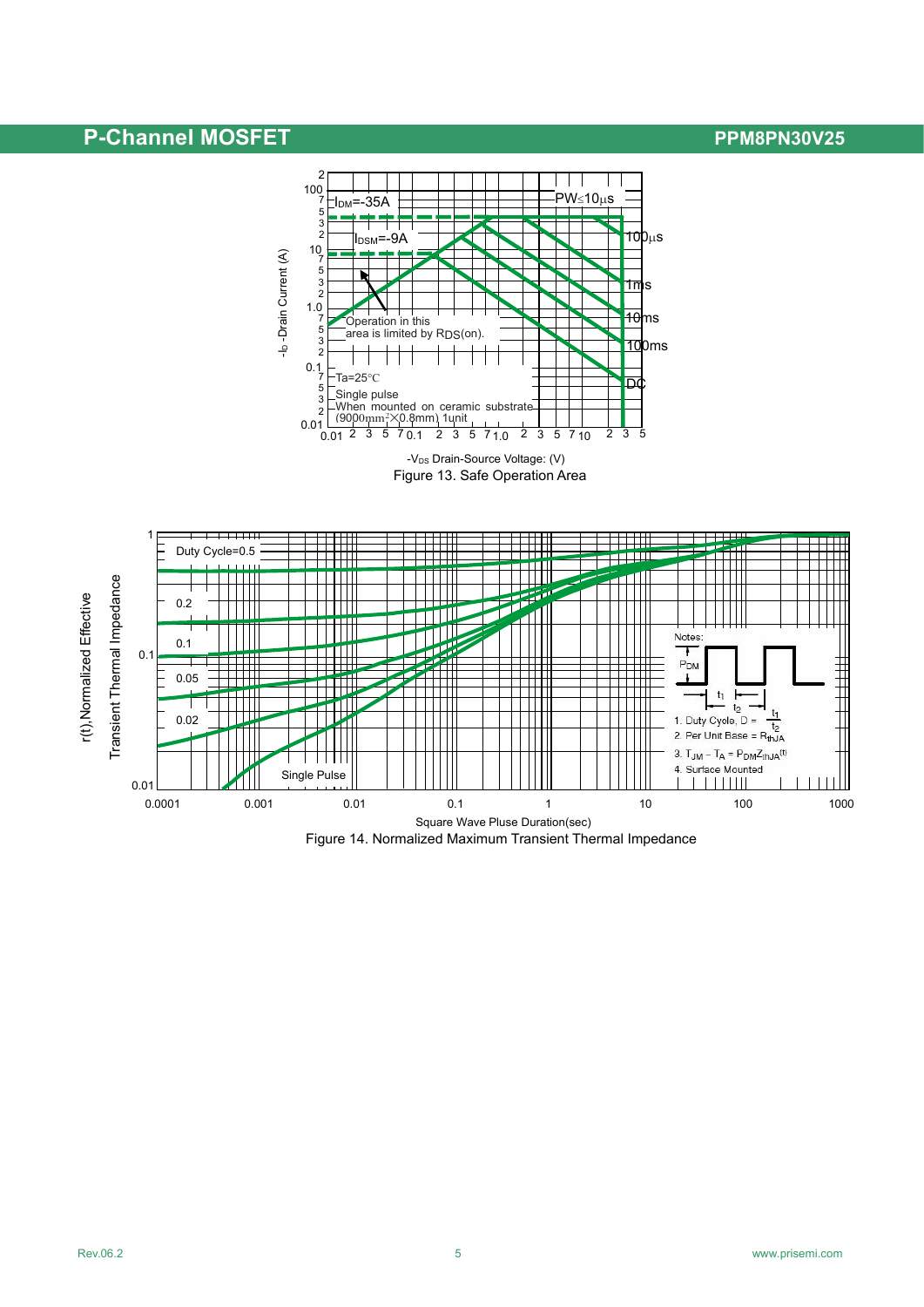# **P-Channel MOSFET P-Channel MOSFET**

### **Product dimension (PDFN3.3\*3.3-8L)**



| <b>SYMBOL</b>  | MIN  | <b>NOM</b> | MAX  |
|----------------|------|------------|------|
| A              | 0.70 | 0.80       | 0.90 |
| A1             | 0.00 | 0.03       | 0.05 |
| b              | 0.24 | 0.30       | 0.35 |
| c              | 0.10 | 0.15       | 0.20 |
| D              | 3.25 | 3.32       | 3.40 |
| D1             | 3.05 | 3.15       | 3.25 |
| D <sub>2</sub> | 2.40 | 2.50       | 2.60 |
| E              | 3.00 | 3.10       | 3.20 |
| E1             | 1.35 | 1.45       | 1.55 |
| e              |      | 0.65 BSC.  |      |
| Н              | 3.20 | 3.30       | 3.40 |
| L              | 0.30 | 0.40       | 0.50 |
| L1             | 0.10 | 0.15       | 0.20 |
| L2             |      | 1.13 REF.  |      |

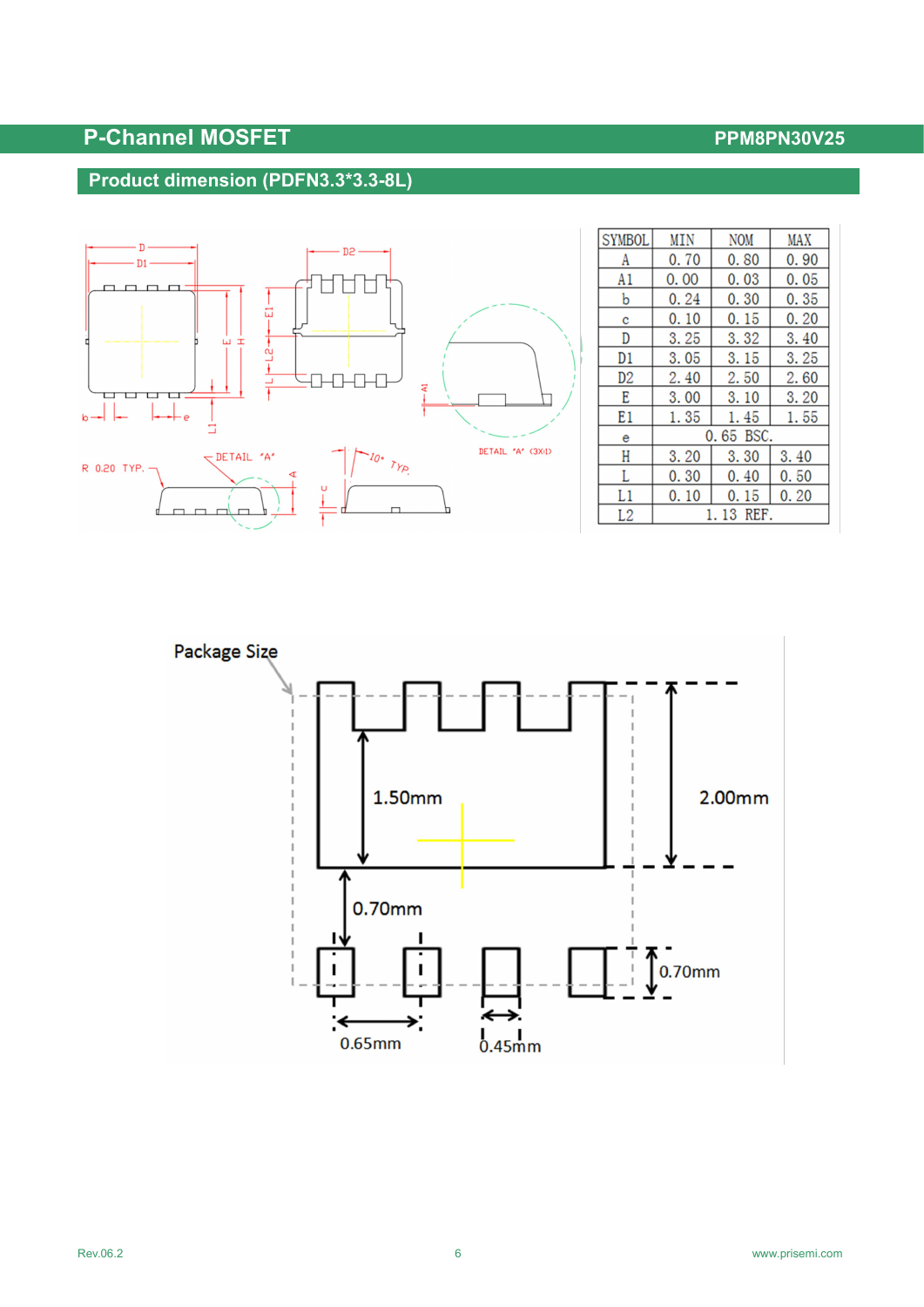# **P-Channel MOSFET P-Channel MOSFET**

### **Ordering information**

| Device      | 'ackaqe                                   | Reel        | ippina              |
|-------------|-------------------------------------------|-------------|---------------------|
| PPM8PN30V25 | (Pb-Free)<br>*3.3-8L<br>つ*つ<br>DFN3<br>PГ | 4.011<br>ں، | Tape & Reel<br>5000 |

### **Load with information**